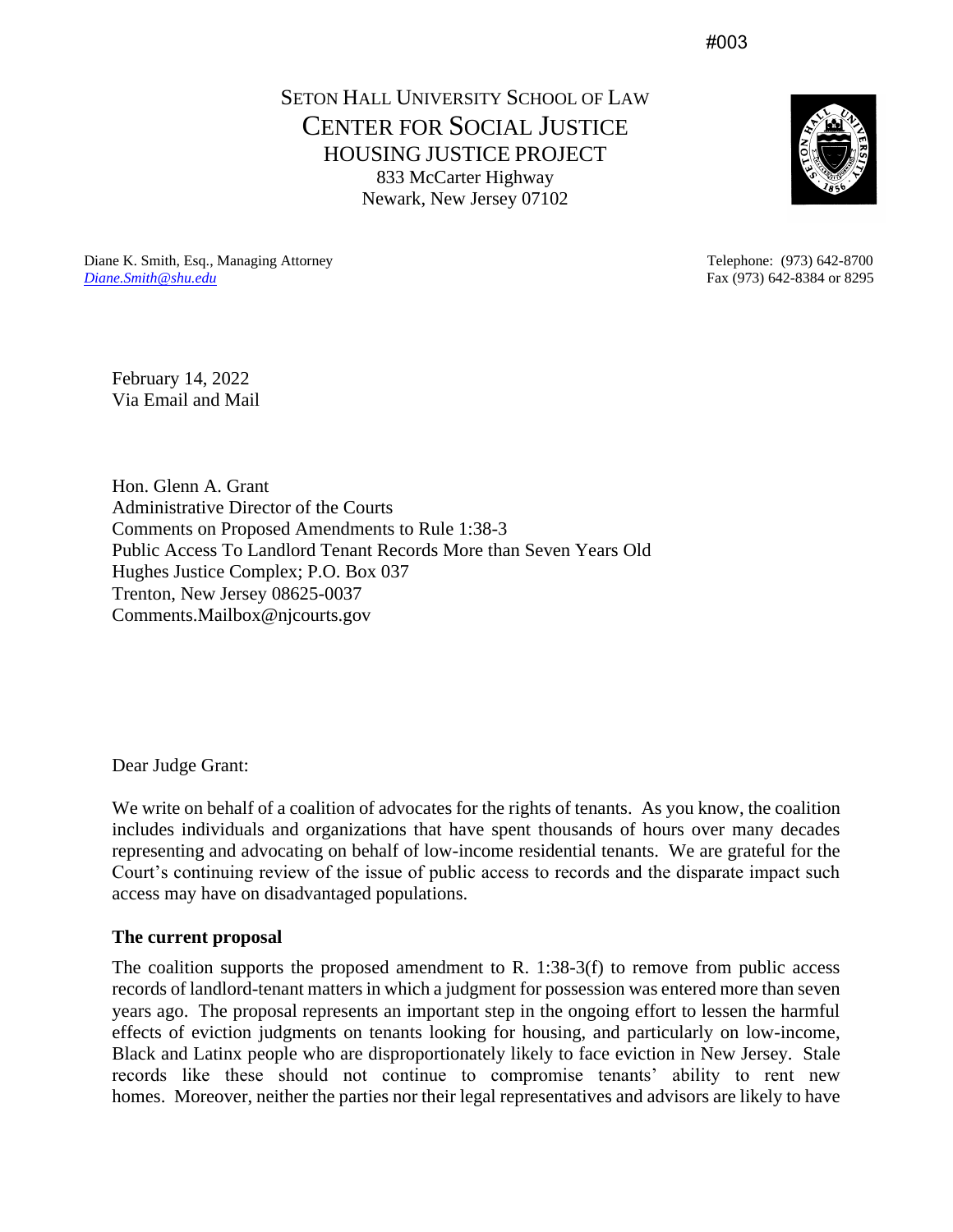pressing needs for such older records, and if they do, their requests may be handled on a case-bycase basis.

We are concerned, however, that the proposal does not go far enough. An eviction is often the result of financial hardship caused by a sudden drop in income due to loss of a job or health issues faced by the income earner in the household, or as we know so well, a pandemic. The fact of an eviction quickly becomes irrelevant to future risk. We suggest, therefore, that the time period be reduced such that the public would not have access to the records in any landlord-tenant matter in which a judgment for possession was entered more than three years ago.

# **Future action to shield landlord-tenant court records**

Although we support and seek to strengthen the current proposal, we caution that shielding older records may not have the significant, intended benefits for low-income families seeking housing. While we are far from experts on data mining, we assume that the companies that collect data on tenants and sell it to landlords obtain information from the courts on a frequent basis. If so, these companies will capture and record the vast majority of judgments before the shield takes effect, even if the period is shortened to three years.

In the long run, therefore, we favor a more comprehensive solution along the lines suggested in the comments we submitted on October 15, 2020, in response to the Court's September 16, 2020, request for comments on then-proposed changes to 1:38-3(f). Those comments are attached here. In particular, we hope the Court will continue to work toward a system in which it can protect records from public access in both ongoing and closed residential landlord-tenant matters except those in which a warrant of removal was executed. Under our landlord-tenant process, a judgment of possession is not the best indicator of a tenant's lack of creditworthiness. Many judgments of possession are entered by default, some against tenants who have voluntarily vacated and do not understand the ramifications of not appearing in court. Thousands of additional judgments for possession are actually consent judgments entered in conjunction with settlements, and in many cases, the tenant pays or has already paid the rent arrears due under the settlement.<sup>1</sup> Tenants who pay their rental debt should not carry the stigma of eviction. For these and other reasons, the execution of the warrant is a far better indicator of risk than entry of a judgment for possession.

Progress toward more comprehensive protection such as this, however, must take into account the overriding need of self-represented litigants for ready access to their own records in current and recent cases. The current system of access through JEDS is cumbersome and, unfortunately, unworkable for many low-income clients who do not have access to computers. Making a simpler and more usable form of access available to self-represented litigants is a necessary precondition to more thoroughgoing restrictions on public access to landlord-tenant records.

In the meantime, we eagerly await details on the Court's plan with regard to the records in cases where no judgment for possession was entered. Currently, meritless landlord-tenant filings that result in dismissals nevertheless end up on credit-screening reports and haunt tenants when they need to move. We look forward to working with the Court on solutions to this problem.

\_\_\_\_\_\_\_\_\_\_\_\_\_\_\_\_\_\_\_\_\_\_\_\_\_\_\_\_\_\_\_\_\_\_\_\_\_\_